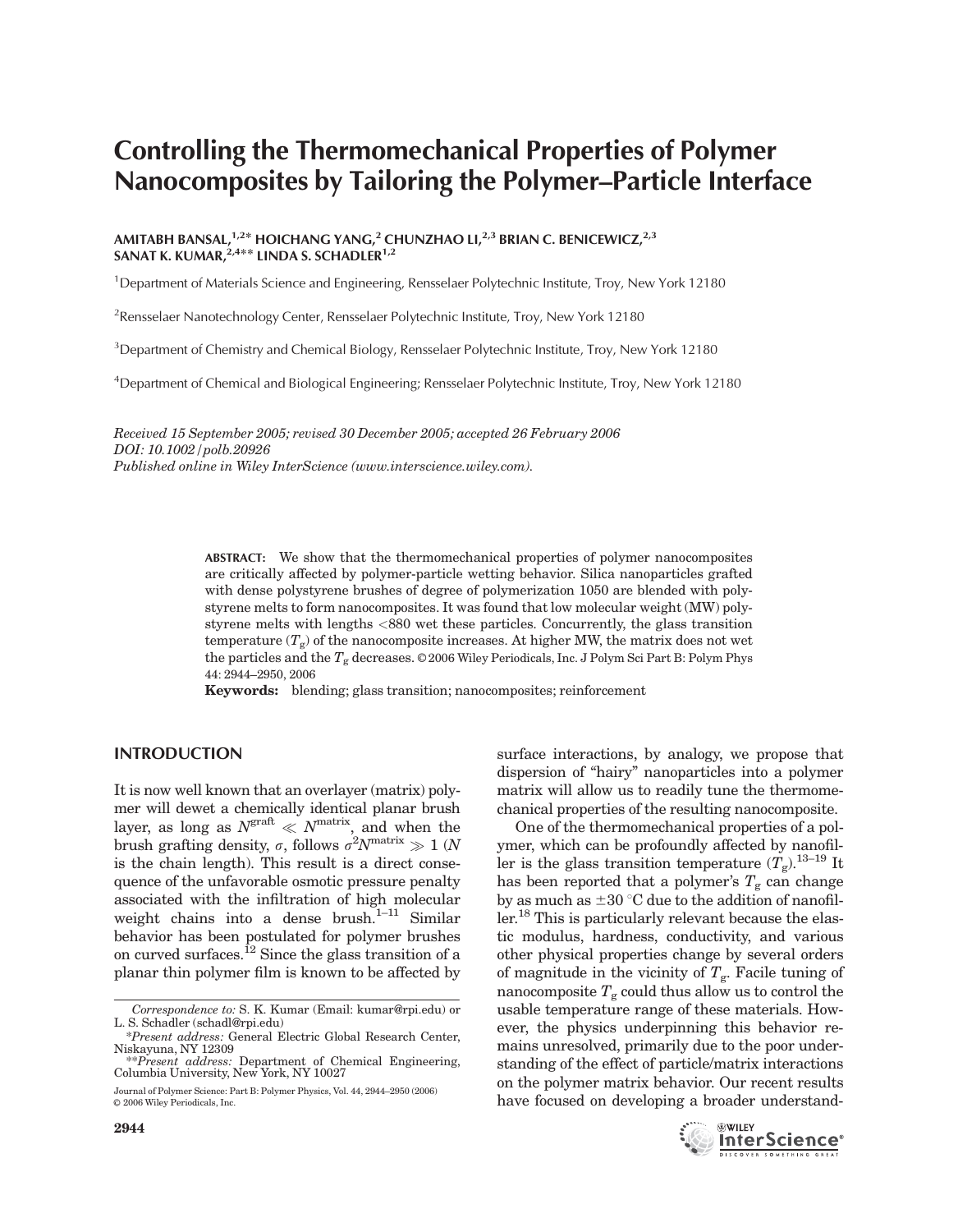

Figure 1. Transmission electron microscopy image of the silica nanoparticles showing their relatively constant radius of curvature. In this image, the silica nanoparticles were grafted with polymethylmethacrylate to disperse them sufficiently for imaging purposes. An image of bare particles shows similar, but less well defined features, presumably due to particle agglomeration.

ing in this area. $^{13}$  For untreated silica surfaces, which are nonwetting to polystyrene, we showed that the  $T_{\rm g}$  decrease with increasing filler content (or decreasing interparticle spacing) closely tracks the results obtained for planar free standing films. In contrast, for PS-grafted ( $N = 1500, \sigma \sim 0.57$ chains/nm2 ) silica surfaces that provide intimate surface-polymer contact, the changes in  $T_g$  with filler content follow the trends for capped surfaces (i.e., no change in  $T_g$  with filler content). This study focuses on extending this fundamental understanding to studying the progressive dewetting of the matrix from the surfaces of hairy nanoparticles as  $N^{\text{matrix}}$  is systematically increased. Further, changes in  $T_g$  closely track the dewetting phenomena and provide a direct link between the nature of the interface and thermomechanical properties.

#### EXPERIMENTAL SYSTEMS AND PROCEDURES

 $SiO<sub>2</sub>$  nanoparticles with a diameter of 14  $\pm$  4 nm (measured by TEM) were obtained from Nissan Chemicals as a 30 wt % dispersion in methylethylketone. Reversible addition-fragmentation chain

Journal of Polymer Science: Part B: Polymer Physics DOI 10.1002/polb

transfer (RAFT) polymerization, described in detail elsewhere, $20$  was used to graft a PS brush  $(MW = 110,000$  g/mol and a polydispersity of <1.10) from the surface. The grafting density  $(\sigma)$ was  $\sim$ 0.27 chains/nm<sup>2</sup>, i.e.,  $\sigma R_{\rm g}^{1/2} \sim 17$ , where  $R_{\rm g}$  is the unperturbed radius of gyration of the chains. Such grafting densities correspond to the strongly stretched brush regime for the case of planar brushes. However, the role of particle curvature would reduce steric crowding. These functionalized nanoparticles (denoted as  $SiO<sub>2</sub>-g-PS$ ) were provided as a dilute suspension in styrene and were further diluted using toluene. To study the wetting of  $SiO<sub>2</sub> - g$ -PS surface by PS matrices with various MWs, films of  $SiO<sub>2</sub>-g-PS$  nanoparticles were spin-cast onto Si wafers, which were previously etched with an oxygen plasma for 15 min to remove organic impurities. Atomic force microscopy revealed that the particles completely covered the silicon wafer surface with a maximum roughness of 3 nm and a root mean squared roughness  $(R_a)$  of 0.35 nm. Any particle roughness was much smaller than this number as can be seen in the TEM image in Figure 1 and much less than the size of the polymer chains. A layer of free PS was placed on top of this layer. Spin-cast films  $(\sim 50 \text{ nm})$ thickness) of various MWs of PS (Table 1) were prepared from dilute toluene solutions, peeled, and then placed on the  $SiO<sub>2</sub>-g-PS$  film. These bilayer films were then annealed in vacuum at  $170 \text{ °C}$  for 24 h. Optical microscopy was utilized to study these samples after annealing.

Nanocomposites of  $SiO<sub>2</sub> - g$ -PS nanoparticles in PS matrices of various MWs (Table 1) were prepared by mixing a 10% solution of PS in toluene with a diluted suspension of  $SiO<sub>2</sub>-g-PS$  nanoparticles and sonicated using a Sonics and Materials VCX450 ultrasonicator for 1 min at an operating power of 180 W. The sonicated suspensions were immediately cast into petri dishes, and kept under vacuum  $(<10^{-2}$  torr) at room temperature. The temperature was ramped to 110 $\degree$ C, where it was held for 24 h to evaporate the solvent. Subsequent

Table 1. Molecular Weight (M) and Polydispersity Index (PDI) of Ungrafted PS Synthesized Anionically

| $M \left( \text{g/mol} \right)$                 | <b>PDI</b>                           | $T_{\rm g}$ (°C)  |
|-------------------------------------------------|--------------------------------------|-------------------|
| 44,200<br>65,000<br>78,000<br>90,000<br>252,000 | 1.09<br>1.08<br>1.07<br>1.08<br>1.06 | 101<br>104<br>106 |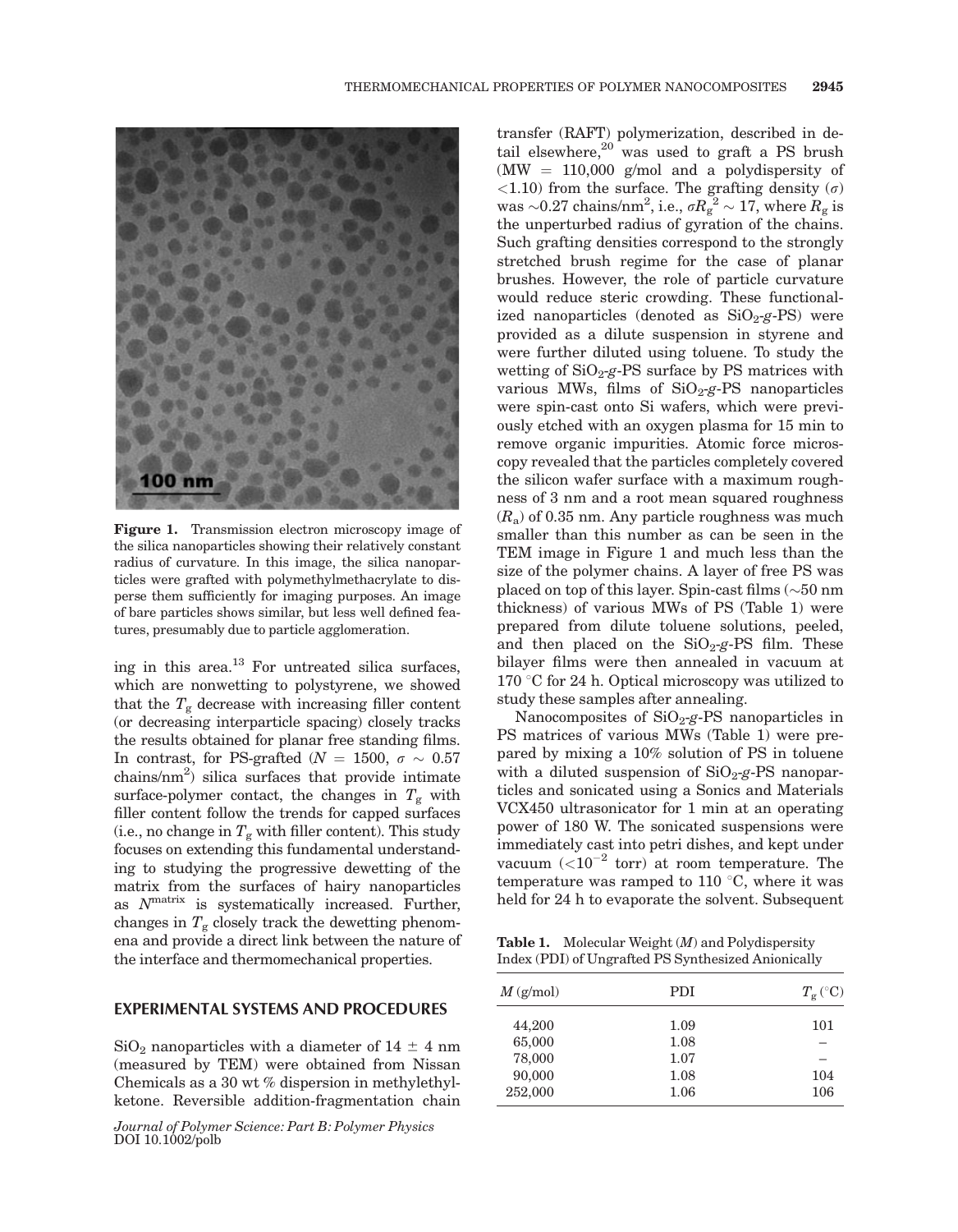

**Figure 2.** Dispersion of  $SiO<sub>2</sub>-g-PS$  nanoparticles with increasing concentration in PS matrix of various MWs (g/mol): (a) 44,200, (b) 92,000, and (c) 252,000.

thermal gravimetric analysis revealed residual solvent of less than 0.5 wt % and essentially the same weight percentage in each sample. The dried films were then compression-molded into a 0.5 mm thick plate at 180  $\degree$ C for 30 min and allowed to cool to room temperature under pressure. Annealing of molded samples revealed no change in thermal properties, suggesting that the molded samples were equilibrated to the best of our abilities. Careful thermogravimetric analysis showed that no degradation occurred at the annealing temperature, suggesting that little chain scission occurred. Figure 2 depicts the dispersion of the  $SiO<sub>2</sub>-g-PS$  nanoparticles into PS matrices of various MWs as a function of particle content. The dispersions obtained were excellent, presumably due to the high grafting density of high molecular weight PS onto the surfaces: we presume that this creates an entropic repulsion between the particles.

Differential scanning calorimetry (DSC) was used to characterize the  $T_g$  of the nanocomposites. Apart from the PS brush (MW  $= 110,000$  g/mol and  $\sigma \sim 0.27 \text{ chains/nm}^2$ ), a few data points were also obtained for a higher molecular weight brush (MW = 150,000 g/mol and similarly high  $\sigma \sim 0.57$ ). For DSC experiments, the following heating/cooling protocol was followed under a  $N_2$  flow of 10 mL/min: the molded samples were heated to 180  $\degree$ C and soaked for 2 min followed by cooling at 10 °C/min. The reported  $T_g$  was from the second heating at a rate of 10 °C/min. At least three samples were run for each formulation. DSC on unmolded nanocomposites, run up to  $180 \degree C$ , revealed only the glass transition endotherm and TGA revealed that the thermal degradation of the

Journal of Polymer Science: Part B: Polymer Physics DOI 10.1002/polb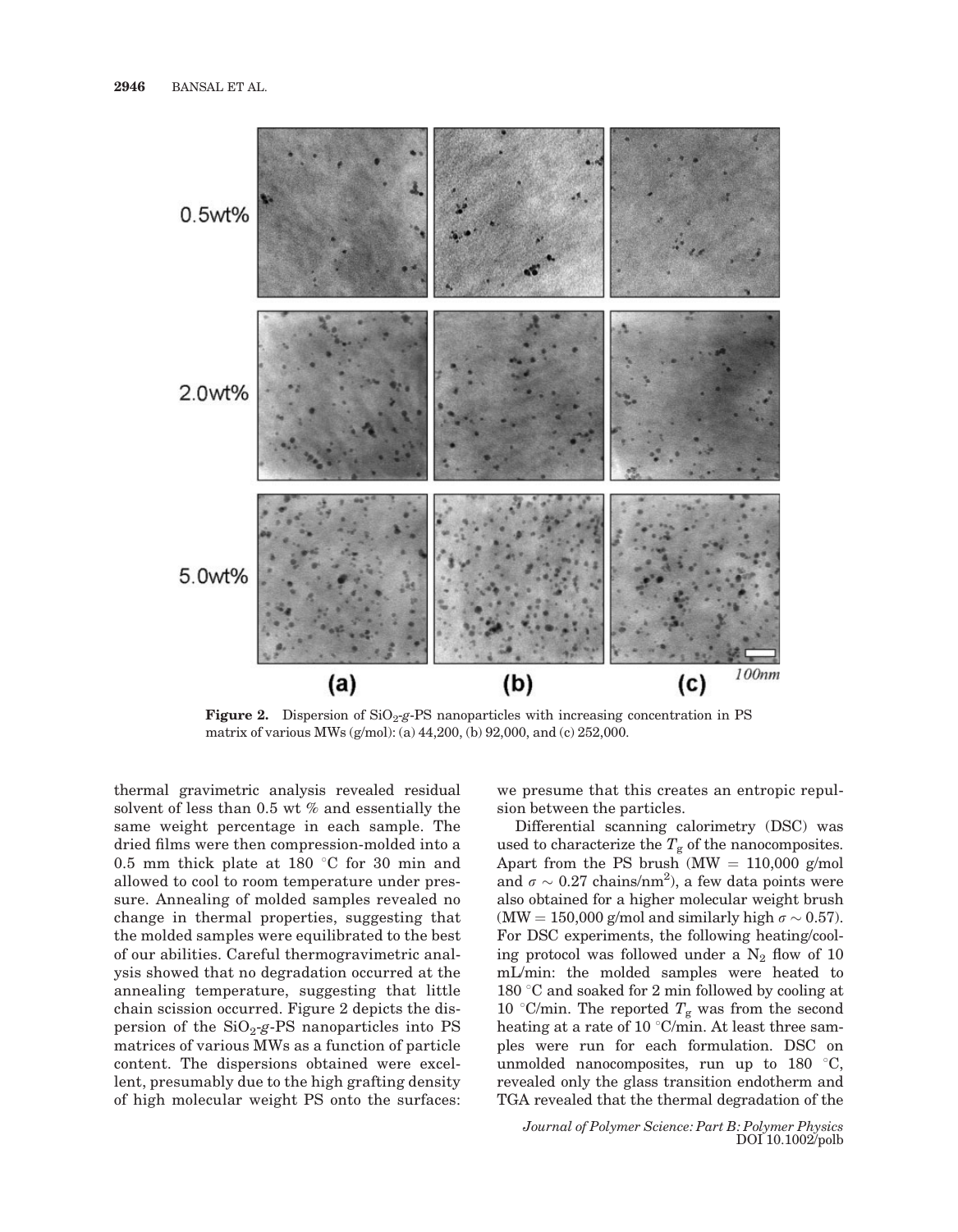

**Figure 3.** Optical micrographs of the surface of PS films atop a layer of  $SiO<sub>2</sub> - g - PS$  nanoparticles. The matrix molecular weight is varied from (a)  $44,200$  g/mol, where complete wetting is seen; to (b)  $92,000$  g/mol, where partial dewetting is seen, and finally to (c) 252,000 g/mol, where the PS film completely dewets and forms islands.

PS filled with  $SiO<sub>2</sub>$ -g-PS was identical to that of neat PS. We are therefore confident that no chemical reaction took place between  $SiO<sub>2</sub>$ -g-PS nanoparticles and PS matrix.

## RESULTS AND DISCUSSION

Optical micrographs of PS films of various molecular weights atop a layer of  $SiO<sub>2</sub>-g-PS$  nanoparticles  $(MW = 110,000$  g/mol) are shown in Figure 3. It can be seen that PS films with  $MW = 42,000$  g/mol wet the surface of  $SiO<sub>2</sub> - PS$  nanoparticles. As the MW is increased to 92,000 g/mol, partial dewetting is observed. For a MW of 250,000 g/mol, complete dewetting of the PS films is observed. Thus, dewetting occurs for PS films with MW  $\geq$  92,000 g/mol. Many investigations have focused on understanding the wetting behavior of PS films on planar PS brushes. While different substrate chemistry<sup>7</sup> and preparation methods<sup>5</sup> yield slightly different answers, it is well accepted that wetting autophobicity dominates when either  $M^{\text{matrix}} \gg M^{\text{graft}}$ , or when  $\sigma^2 N^{\text{matrix}} \gg 1$ . This result has been captured using mean field theories.<sup>21,22</sup> For our chain lengths, dewetting occurs even when  $M<sup>matrix</sup>$  <  $M<sup>graf</sup>$ , suggesting that the second condition is operational in these situations. For  $MW = 40,000$ g/mol, where wetting behavior is observed,  $\sigma^2$  N<sup>matrix</sup>  $\sim 30$ . For MW = 92,000 g/mol, this quantity is  $\sim$ 70. For these curved brushes, therefore, dewetting is found to occur for  $\sigma^2 N^{\text{matrix}} > 70$ . A quantitative justification for this result from theory is unavailable at this time. The only other result known for curved brushes is from Shull et al., $^{23}$ who reported that PS-PVP micelles preferentially segregated to the surface of a PS melt because

 $M^{\text{graff}} < M^{\text{matrix}}$ . Our results are consistent with these earlier findings, and also considerably expand them since they examine limits where the matrix chains are shorter than the grafted chains.

To evaluate the effect of the variation in interfacial properties on matrix molecular weight, we studied the  $T_g$  of SiO<sub>2-g</sub>-PS/PS nanocomposites. For  $M<sub>matrix</sub> < 78,000$  g/mol, where wetting is observed for the film (Fig. 3), an increase in  $T_g$  of the nanocomposites is found (Fig. 4). For  $M^{\text{matrix}} = 78,000 \text{ g/m}$ mol, there is no change in  $T<sub>g</sub>$  with silica content suggesting that these nanocomposites have a neutral interface. For the two MWs  $> 78,000$  g/mol, where dewetting is observed, the  $T_g$  decreases with increasing filler content. Note that the slopes of the  $\Delta T_{\rm g}$  versus weight percentage of silica [Fig. 4(b)] decrease monotonically with the matrix molecular weight, implying a direct connection with the progression of wetting behavior at the particle interface with this variable. The dispersion of  $SiO<sub>2</sub>-g-PS$ nanoparticles in various PS matrices of different MWs is good in all cases, and thus is not the underlying source of the results.

The first possible reason for the increase in the  $T_{\rm g}$ of the low MW matrices is from a mixing effect, i.e., that the grafted chains are of higher molecular weight than the matrix. To estimate the magnitude of this mixing effect, we utilize the Flory–Fox equation.<sup>24</sup> For the lowest  $M<sup>matrix</sup>$  and highest silica contents, we find that the increase in  $T<sub>g</sub>$  is at most 2.5  $\degree$ C, much smaller than the measured value  $(6 \degree C)$ . While this effect might somewhat reduce at the molecular weight at which the neutral condition is found, our overall conclusions in Figure 4 stand. A simple mixing effect cannot explain this behavior.

It is well known that in nanoparticle-filled polymers, a strong interfacial interaction between the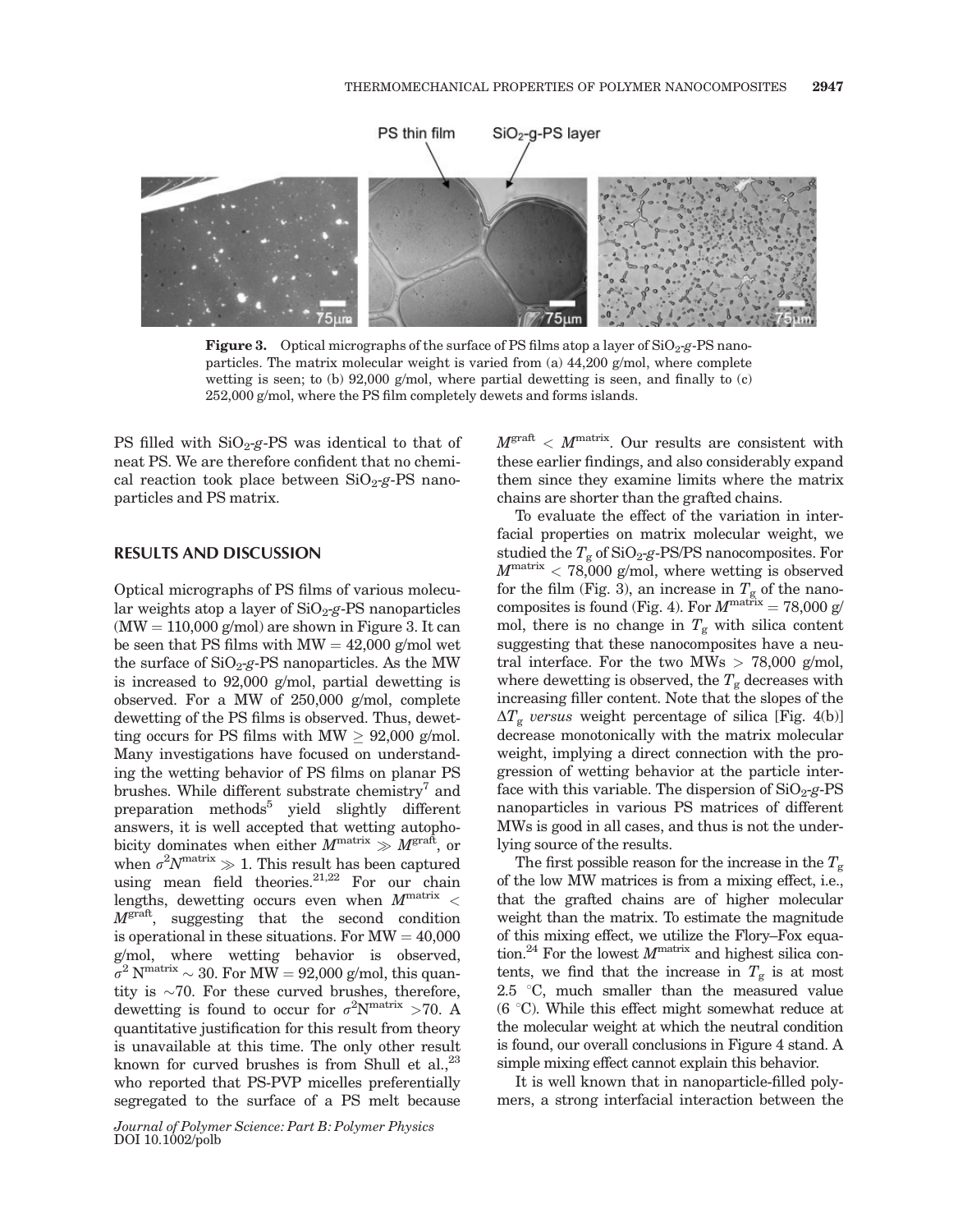

**Figure 4.** Change in glass transition temperature  $(\Delta T_g)$  as a function of SiO<sub>2</sub> concentration for various MWs (in g/mol) of the matrix. Dashed lines are a guide for the eye.

matrix and filler can increase the  $T_{\rm g}^{\,\,14,18}$  and a nonwetting interaction can decrease the  $T_{\rm g}$ <sup>25</sup> Thus, a second possibility is that the low MW matrix, which strongly wets the particles, interdigitates with the brush (''wet'' brush behavior), creating a strong interface. The brush chains extend further: the grafted PS not only loses conformational entropy but also occupies a greater volume fraction of the nanocomposite. Both of these effects lead to reduced mobility of the polymer chains in the nanocomposite and could explain the observed increase in  $T_{\rm g}$ .

For the high MW case, where dewetting occurs, the interface acts akin to a free polymer surface thereby resulting in a reduced  $T_{\rm g}$ . Our recent results for untreated  $SiO<sub>2</sub>$  nanoparticles yield similar findings, $^{13}$  solidifying this conclusion.

To use these results to predict the behavior of particles with different MW of grafted chains, it is important to consider the effect of particle curvature. Previous work on the physics of curved brushes, pioneered by the early works of Witten and Pincus<sup>26-29</sup> and followed up recently by Roan<sup>30,31</sup> and by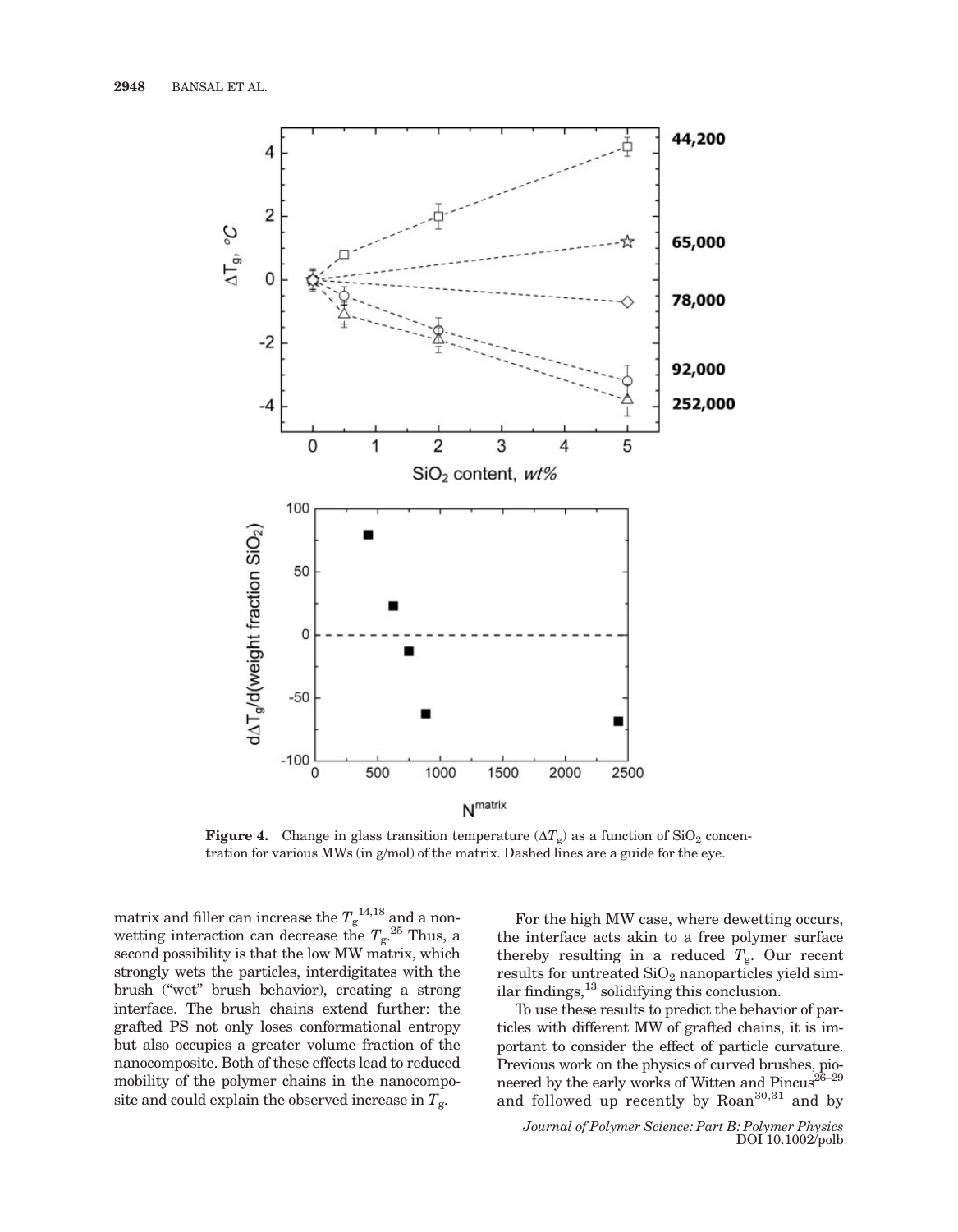Wijmans et al., $32$  suggest that the extent of chain crowding decreases monotonically with increasing distance from the surface. A logical application of this idea results in the apparently paradoxical conclusion that spherical brushes made of progressively longer polymers at the same grafting density would be more wettable by ungrafted matrix chains of a given molecular weight. Evidence supporting this hypothesis was found for the case of the higher MW (150,000 g/mol) brush in a 250,000 g/mol molecular weight matrix, which showed no change in  $T_{\rm g}$ .<sup>13</sup> Thus, when  $M^{\rm matrix} = 250,000$  g/mol, it did not wet a particle with 110,000 g/mol-grafted polymer, but did wet particles with 150,000 g/molgrafted polymer. Exactly the opposite conclusion may be expected in the case of planar brushes.

Note that the  $\sigma$  values are very sensitive to the TGA measurement. For the  $N = 1500$  graft particles, the mean weight fraction of silica is about 0.05. This gives us a calculated  $\sigma \sim 0.57$  chains/ nm<sup>2</sup>. For an observed error of 2% of fullscale,  $\sigma$  can vary from 0.39 to 0.96 chains/nm<sup>2</sup>. For the case of  $N = 1080$ ,  $\sigma$  can vary from 0.22 to 0.37 chains/nm<sup>2</sup> that too when not taking into account the effect of polydispersity. This variability precludes a robust comparison between the fillers with seemingly different  $\sigma$ .

While the wetting behavior of spherical particles created by block copolymers are consistent with our findings,  $33$  these previous works correspond to relatively low molecular weight brushes. Our results, achieved by growing long chains from silica nanoparticles, bolster these conclusions and assert that the wetting behavior at a fixed grafting density are strongly controlled by the molecular weights of the brush and the matrix chains.

#### **CONCLUSIONS**

In summary, we show that the wetting behavior of nanoparticles can be controlled by grafting a dense brush on them, and then by varying the MW of the matrix chains with which they are placed in contact. For the cases considered here, the crossover from wetting to autophobicity is observed when  $M<sup>matrix</sup>$  $M^{\text{graf}} \sim 0.7$ . To our knowledge, this is the first direct connection between the wetting at curved surfaces of grafted nanoparticles and their consequences on the thermal properties of nanocomposites. While this provides a facile means of controlling the thermomechanical properties of polymer nanocomposites, another important point here is that the behavior of polymer nanocomposites is analogous to thin poly-

Journal of Polymer Science: Part B: Polymer Physics DOI 10.1002/polb

mer films. This analogy, which has been explored in some detail elsewhere, $^{13}$  could provide for a simple means of designing polymer nanocomposites with any desired property.

The authors are grateful to NSF for funding this research through a Nanoscale Science and Engineering Center Grant. Additional funding was provided by the NSF Division of Materials Research (DMR-0413755) and the Office of Naval Research. We thank Nissan Chemicals (USA) for supplying the silica nanoparticles. The authors also thank M. T. Takemori (GE Global Research) for useful discussions, W. Kim for GPC experiments, and the 2001 Mettler-Toledo Thermal Analysis Educational Grant for DSC and TGA.

#### REFERENCES AND NOTES

- 1. Jones, R. A. L.; Kramer, E. J.; Rafailovich, M. H.; Sokolov, J.; Schwarz, S. A. Phys Rev Lett 1989, 62, 280.
- 2. Jones, R. A. L.; Norton, L. J.; Kramer, E. J.; Composto, R. J.; Stein, R. S.; Russell, T. P.; Mansour, A.; Karim, A.; Felcher, G. P.; Rafailovich, M. H.; Sokolov, J.; Zhao, X.; Schwarz, S. A. Europhys Lett 1990, 12, 41.
- 3. Clarke, C. J.; Jones, R. L.; Edwards, J.; Penfold, J. Macromolecules 1995, 28, 2042.
- 4. Shull, K. R. J Chem Phys 1991, 94, 5723.
- 5. Oslanec, R.; Costa, A. C.; Composto, R. J.; Vlcek, P. Macromolecules 2000, 33, 5505.
- 6. Costa, A. C.; Geoghegan, M.; Vlcek, P.; Composto, R. J. Macromolecules 2003, 36, 9897.
- 7. Costa, A. C.; Composto, R. J.; Vlcek, P. Macromolecules 2003, 36, 3254.
- 8. Costa, A. C.; Chiche, A.; Vlcek, P.; Creton, C.; Composto, R. J. Polymer 2004, 45, 4445.
- 9. Oslanec, R.; Vlcek, P.; Hamilton, W. A.; Composto, R. J. Phys Rev E: Stat Phys Plasmas Fluids Relat Interdiscip Top 1997, 56, R2383.
- 10. Sharma, S.; Rafailovich, M. H.; Sokolov, J.; Liu, Y.; Qu, S.; Schwarz, S. A.; Eisenberg, A. High Performance Polym 2000, 12, 581.
- 11. Liu, Y.; Rafailovich, M. H.; Sokolov, J.; Schwarz, S. A.; Zhong, X.; Eisenberg, A.; Kramer, E. J.; Sauer, B. B.; Satija, S. Phys Rev Lett 1994, 73, 440.
- 12. Klos, J.; Pakula, T. Macromolecules 2004, 37, 8145.
- 13. Bansal, A.; Yang, H.; Li, C.; Benicewicz, B. B.; Kumar, S. K.; Schadler, L. S. Nat Mater 2005, 4, 693.
- 14. Becker, C.; Krug, H.; Schmidt, H. Mater Res Soc Symp Proc 1996, 435, 237.
- 15. Sternstein, S. S.; Zhu, A.-J. Macromolecules 2002, 35, 7262.
- 16. Tsagaropoulos, G.; Eisenberg, A. Macromolecules 1995, 28, 396.
- 17. Tsagaropoulos, G.; Eisenberg, A. Macromolecules 1995, 28, 6067.